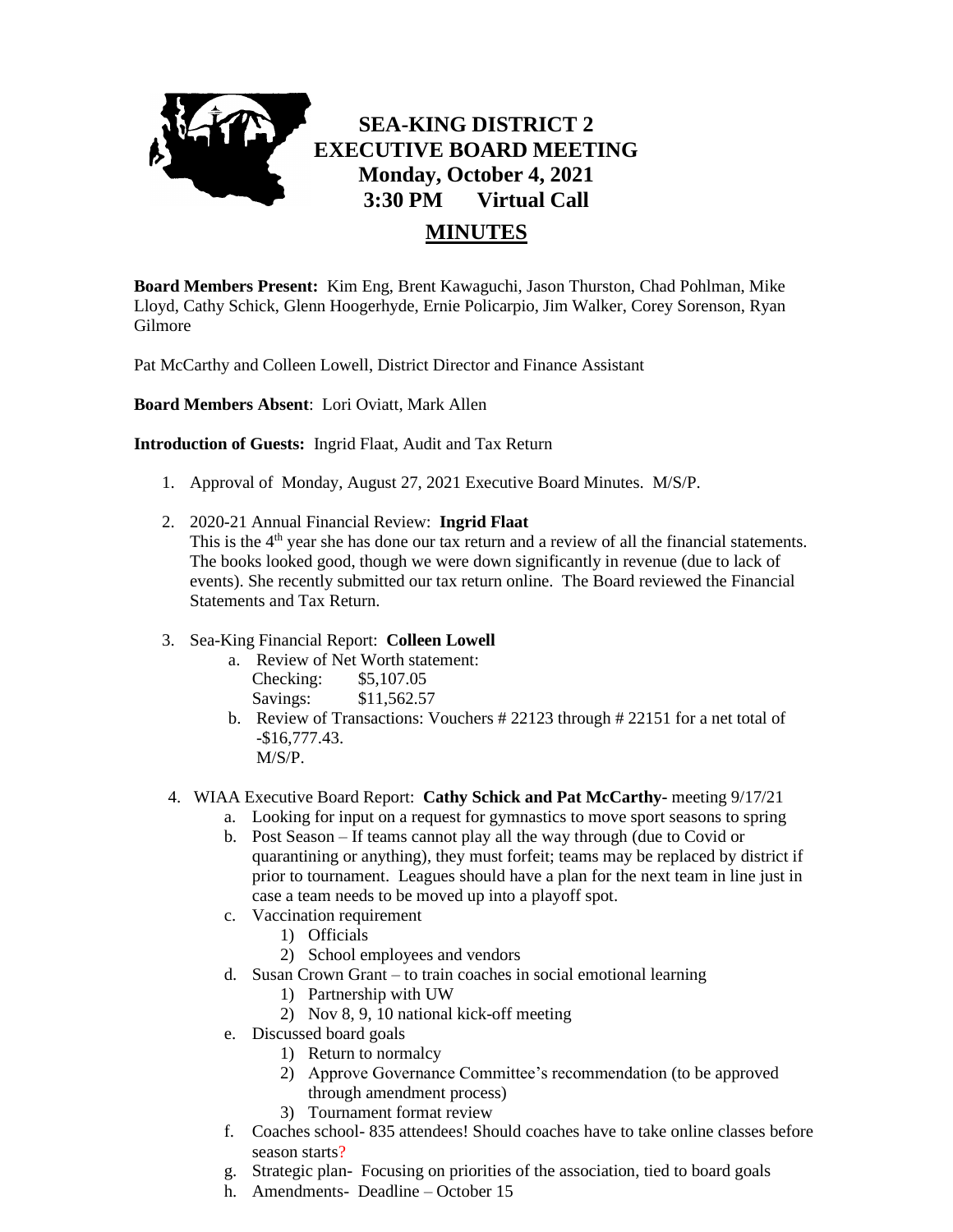- i. Digital Ticketing- Using Go Fan for all State games
- j. 3A Soccer- 20 team entry format different
- k. VB- Play in games at state site
- l. BB- Play in games at home sites
- m. Swimming- Likely no fans
- n. 1A FB Approved 16 entry tournament
- o. Ejections- Concern that they seem up and kids getting kicked out for fighting
- p. WOA
	- 1) Communication important especially when cancelling game
	- 2) Some schools have not paid bills
	- 3) Use of HS students for middle school
- 6. Sea-King District 2 Executive Board President Report: **Kim Eng**
	- a. Violations M/S/P.
		- 1) Ejections: 12
		- 2) School Reports: 9
	- b. League Reports
		- 1) Middle School- no report
		- 2) SeaTac- Working on tri-district agreement and discussing wanting to opt out this year. Voted as ADs to put VB tri-district on pause for 1 year but that will be decided by District Directors.
		- 3) Emerald Sound- Working on brackets and making sure they are ready for fall playoffs. Gearing up for basketball.
		- 4) Metro- Discussed playoffs coming up and basketball season/ transportation issues.
		- 5) KingCo- Working through Arbitor for scheduling. Talked about online ticketing. Finalized 4A bi-district brackets.
	- c. School Director Report **Lori Oviatt** no report
	- d. Official's Corner **Mike Lloyd**
		- 1) Verification form sent to assigners
		- 2) Issue with line judge re: masks at a school; clarification/ education happened. It's not up to referees to handle; game management should be making sure it's a safe environment for all.

## e. WSSAAA Report – **Brent Kawaguchi**

- 1) AD of the Year selection- The Board votes to keep our same process of leagues nominating their selections, writing letters of support, and then the Board will vote on our SeaKing selection.
- 2) Revenue down \$30K; increasing membership fees and conference fees to raise money
- f. Review of Enrollment Figures and State Tournament Allocations
	- 1) All on WIAA website
- g. Go Fan Ticketing Update
	- 1) Announcement letter sent in next few days
	- 2) Followed by webinars for all ADs in the next few weeks
	- 3) WIAA has piloted this for several years and it has gone well
- h. Site Selection for Football & Soccer
	- 1) Our district needs to approve all sites; contact Pat to let him know
	- 2) 3A FB 20 spots; play in games are the first round;  $2<sup>nd</sup>$  and  $3<sup>rd</sup>$  rounds will be played at the  $(4)$  #1's approved sites.